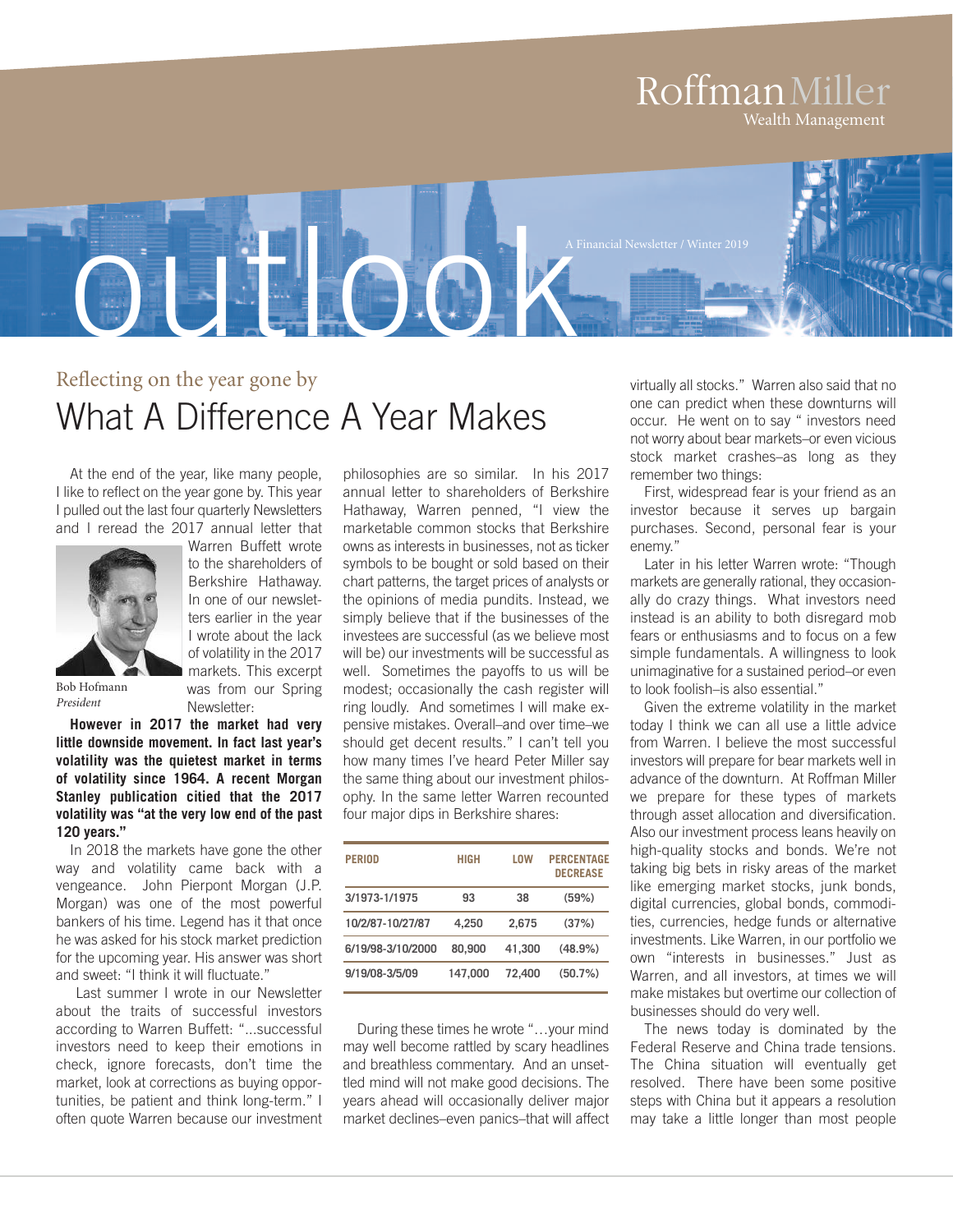# outlook

#### Are you aware of them?

# Tax Considerations for Retirees

#### Provided by Lori Hartman

**The federal government offers some major tax breaks for older Americans.** Some of these perks deserve more publicity than they receive.

**If you are 65 or older, your standard deduction is \$1,300 larger.** Make that \$1,600 if you are unmarried. Thanks to the passage of the Tax Cuts & Jobs Act, the 2018 standard deduction for an individual taxpayer at least 65 years of age is a whopping \$13,600, more than double what it was in 2017. (If you are someone else's dependent, your standard deduction is much less.)<sup>1</sup>

**You may be able to write off some medical costs.** For 2018, the Internal Revenue Service will let you deduct qualifying medical expenses once they exceed 7.5% of your adjusted gross income. In 2019, the threshold will return to 10% of AGI, unless Congress acts to preserve the 7.5% baseline. The I.R.S. list of eligible expenses is long. Beyond out-of-pocket costs paid to doctors and other health care professionals, it also includes things like long-term care insurance premiums, travel costs linked to medical appointments, and payments for durable medical equipment, such as dentures and hearing aids.<sup>2</sup>

**Are you thinking about selling your home?** If you have lived in your current residence for at least two of the five years preceding a sale, you can exclude as much as \$250,000 in gains from federal taxation (a married couple can shield up to \$500,000). These limits, established in 1997, have never been indexed to inflation. If modified for inflation, they would approach \$400,000 for singles and \$800,000 for married couples.<sup>3,4</sup>

**Low-income seniors may qualify for the Credit for the Elderly or Disabled.** This incentive, intended for people 65 and older (and younger people who have retired due to permanent and total disability), can be as large as \$7,500 based on your filing status. You must have very low AGI and nontaxable income to claim it, though. It is basically designed for those living wholly or mostly on Social Security benefits. 5

**Affluent IRA owners may want to make a charitable IRA gift.** If you are well off and have a large traditional IRA, you may not need your yearly Required Minimum Distribution (RMD) for living expenses. If you are 70½ or older, you have an option: you can make a Qualified Charitable Distribution (QCD) with IRA assets. You can donate up to \$100,000 of IRA assets to a qualified charity in a single year this way, and the amount donated counts toward your annual RMD. (A married couple gets to donate up to \$200,000 per year.) Even more importantly, the amount of the QCD is excluded from your taxable income for the year of the donation.<sup>6</sup>

**Some states also give seniors tax breaks.** For example, the following 11 states do not tax federal, state, or local pension income: Alabama, Hawaii, Illinois, Kansas, Louisiana, Massachusetts, Michigan, Mississippi, Missouri, New York, and Pennsylvania. Twenty-eight states (and the District of Columbia) refrain from taxing Social Security income.<sup>7</sup>

**Unfortunately, your Social Security benefits could be partly or fully taxable.** They could be taxed at both the federal and state level, depending on how much you earn and where you happen to live. Whether you feel this is reasonable or not, you may have the potential to claim some of the tax breaks mentioned above as you pursue the goal of tax efficiency.<sup>5,7</sup>

This material was prepared by MarketingPro, Inc., and does not necessarily represent the views of the presenting party, nor their affiliates. This information has been derived from sources believed to be accurate. Please note - investing involves risk, and past performance is no guarantee of future results. The publisher is not engaged in rendering legal, accounting or other professional services. If assistance is needed, the reader is advised to engage the services of a competent professional. This information should not be construed as investment, tax or legal advice and may not be relied on for avoiding any Federal tax penalty. This is neither a solicitation nor recommendation to purchase or sell any investment or insurance product or service, and should not be relied upon as such. All indices are unmanaged and are not illustrative of any particular investment. **CITATIONS** 

1 - fool.com/taxes/2018/04/15/2018-standard-deduction-how-much-it-is-and-why-you.aspx [4/15/18]

- 3 loans.usnews.com/what-are-the-tax-benefits-of-buying-a-house [10/17/18]
- 4 cnbc.com/2018/08/02/some-home-sellers-would-see-huge-savings-under-treasury-tax-cut-plan.html [8/2/18]
- 5 fool.com/taxes/2017/12/31/living-on-social-security-heres-a-tax-credit-just.aspx [12/31/17]
- 6 tinyurl.com/y8slf8et [1/3/18]

7 - thebalance.com/state-income-taxes-in-retirement-3193297 ml [8/15/18]

#### *Continued on page 1*

thought. The stock market in China had a very rough year in 2018. At the time of this writing the Shanghai Composite Index was down 25% making it the worst performing major stock market in the world. Moreover, the Chinese economy has lost a lot of steam over the past year. As a result, Chinese officials look like they're finally serious about reforms in regards to trade practices, foreign business investment and intellectual property theft. Ultimately only time will tell but some positive developments are currently on the negotiating table for the first time.

Throughout history the Fed has raised interest rates in an effort to slow down an overheated economy. Traditionally the Fed would over-do their interest rate increases and a recession would be the result. Today the Fed isn't raising interest rates to slow down the economy. We all know that interest rates are currently near all-time lows. The financial crisis of 2008 brought interest rates around the globe to record lows. When interest rates hover around zero the Fed loses one of its major policy tools. In tough times the Fed will lower interest rates to help reduce borrowing costs in an effort to help spur economic activity.

When rates are at or near zero it doesn't leave any room to lower them further. This time is truly different. The Fed isn't raising interest rates to slow down economic activity; they are simply trying to bring interest rates back to a normal level. This process is called "normalization." Normalizing interest rates is a sign of economic recovery. Once rates are back to normal the Fed will once again have a policy tool at its disposal to utilize when a recession happen. Also, normalizing interest rates will give retirees and savers and opportunity to make money on their safe investments. This normalization process is the right decision in my opinion.

I'd like to wish everyone a happy and healthy New Year!

Bob Hofmann, *President*

Roffman Miller

<sup>2</sup> - aarp.org/money/taxes/info-2018/medical-deductions-irs-fd.html [1/12/18]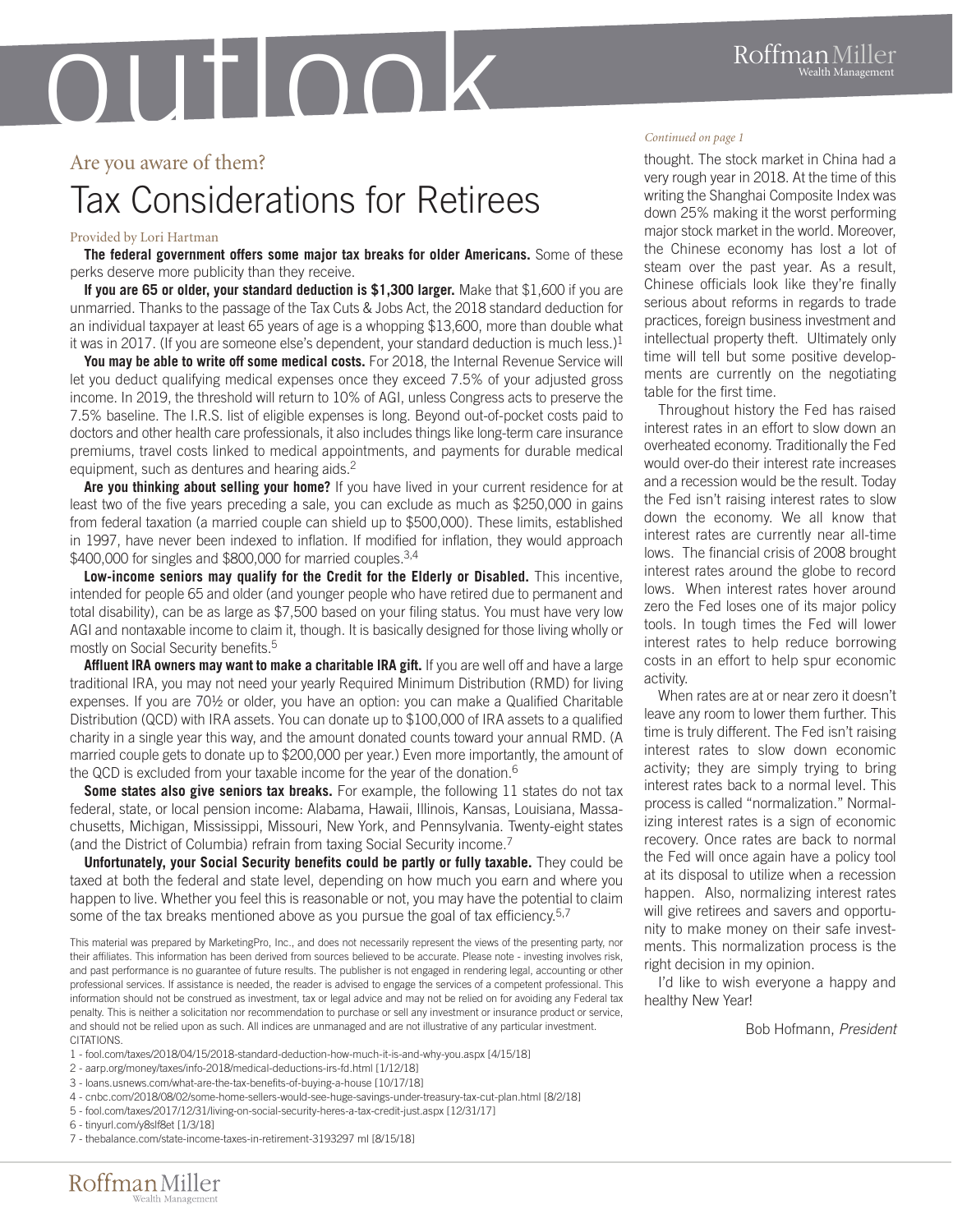# Risk and Return 2019 Outlook: More Market Forecasts

Every few years I think it's a good idea to return back to a basic discussion of investment risks. In my mind, investment risks break down as follows:

*• The risk of permanent loss of capital*

#### *• The risk of not having access to my money when I need it*

While it's plausible that neither of these two situations can be avoided entirely, we do spend a fair amount of energy working with clients to understand the risks we face and how we plan and account for the eventualities that unfortunately play out in the public markets.



Let's talk about permanent loss of capital and the current case of Pacific Gas and Electric company, better known as PG&E. Many investors believe that utilities are a worry-free way to preserve and grow capital

over time. My intention

Mark Frombach *Chief Investment Officer*

here is not to 'pick on' PG&E, but the company represents a current example where shareholders are looking out over the abyss of large permanent losses.

All of us remember the devastating scenes broadcast from the 'Camp' wildfires that virtually destroyed the town of Paradise, California in the fall last year. In 2017, fires also destroyed over 9,000 buildings and homes. We might not remember those fires as well, but stockholders at PG&E do. State officials have found that 17 of the 21 2017 fires in Northern California are linked directly to equipment owned by PG&E. And now there seem to be direct links to Camp fire.

With two large liabilities on their shoulders, PG&E is facing the burden of both keeping the company operating as safely and progressively as possible, plus preparing to meet the challenges of lawsuits, fines, and penalties which PG&E estimates at \$30 billion. The company's wild fire insurance coverage for 2018 was \$1.8 billion. The stock price has fallen from \$70 to \$7 over the past five months, and the company is on track to file bankruptcy protection any day now.

Two years ago, not many would have predicted this outcome for PG&E. Occasionally circumstances beyond our control get even further out of control. Many times, good corporate management faces challenging issues and from my experience they do a good job of working through them. But this is not the first time PG&E has run into trouble – in 2001 the company filed for bankruptcy protection that cost PG&E and the state of California an estimated \$40 billion. Nor are these wildfires their only disasters. Other fires, gas pipeline failures, and groundwater contamination have cost them billions more over the past decade. This company has a good business (a utility) which carried a high degree of risk that other similar companies don't share (running high voltage power lines through forests of drought-dried tinder) and the unique, variable regulatory environment that we call the state of California. Wary investors might have looked at the situation and decided to invest elsewhere.

Most of the risk we face in markets today is more closely linked to the temporary fluctuations of our account values. A common phrase we hear is "I'm too old to live through another 2008." And as many times as we get the question, "what's my account balance?" at stock market highs, we get the same – no, more – number of "what's my equity allocation?" questions from concerned investors when the markets take a sudden sharp turn downward as they did in December 2018.

Markets are volatile. That's something we all need to accept when we agree to become investors. And even professional investors don't know what will cause the next market turn, or whether that turn will be up or down. Even so, over my entire career I have not seen so many predictions and 'Market Outlook' reports as we have run across for 2019. It's a sign that people are looking for answers to the volatility of late 2018, and Wall Street is sparing no ink in an effort to fill that information void. But the reality is that no one really knows how things will play out.

Some of the factors affecting 2019 are economic. The US economy is not projected to grow as fast as it did in 2018, whether due to exhaustion, lack of stimulus, trade tariffs... it doesn't matter why, only that the economy will probably grow more slowly and this has an effect on the two things that affect your stock prices: earnings and optimism about the future.

Other things affecting the markets both here and around the world are the China trade talks, the rapidly approaching Brexit deadline and Parliament's inability to agree to a plan, and the upcoming US Presidential election. Each of those political events on its own could create ripples through global financial markets; how can anyone factor a combination of them into a single stock market forecast?

I had to go back and re-read Bob's cover letter at this point to make sure I wasn't being too repetitive, but that is part of the point here – we have a consistent approach and we want to reinforce it in good times and bad. Stick with high quality investments. Diversify. Plan for liquidity, especially if you are at or near retirement. And believe the plan you have will get you through the volatile markets, otherwise review the plan and come up with one that will. Companies will find ways to grow and thrive in nearly any environment.

It is interesting to note that if you had invested in the fall of 2007, about the time the market peaked ahead of the 2008-2009 market tumble, and just remained fully invested in stocks through today you would have earned something north of 6% average annual return. Armed with that information, I believe we can live through another 2008. More importantly however, this is a reminder to meet with us and review your plan, inform us of any changes in your life, make sure your investment plan is still suitable, and make any necessary adjustments. As always, we appreciate your trust and confidence and I look forward to hearing from you in 2019.

Mark Frombach, *Chief Investment Officer*